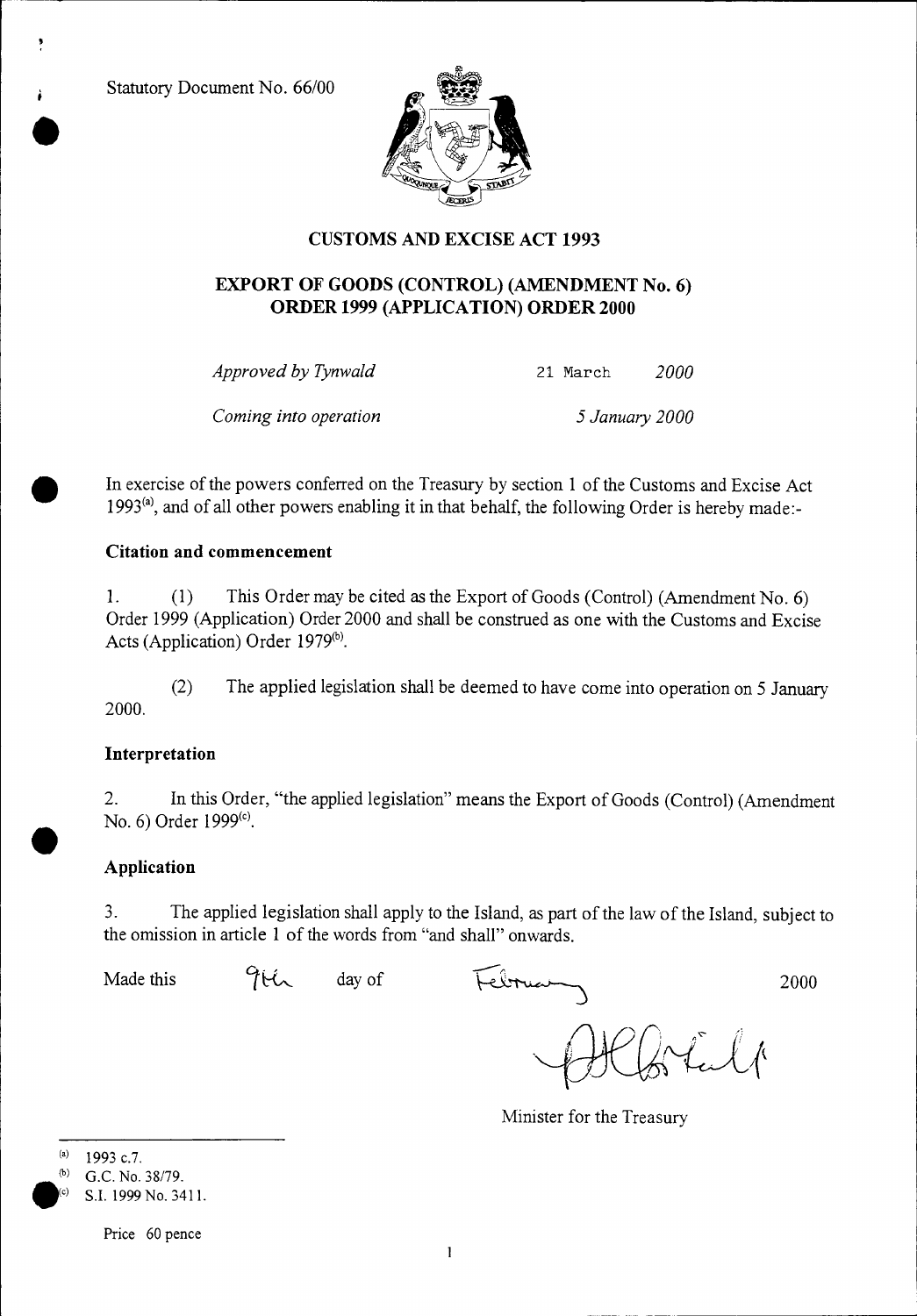## **EXPLANATORY NOTE**

(This note is not part of the Order)

This Order has the effect of applying in Island law amendments to the Export of Goods (Control) Order 1994<sup>(d)</sup> which -

1. allows certain road vehicles to be exported to Bosnia and Herzegovina and Croatia without an export licence, and

 $\mathbb{R}^2/\mathbb{Z}$ 

2. prohibits the export to the Federal Republic of Yugoslavia of specified electronic equipment used for television broadcasting and television news gathering.

 $^{(d)}$  S.I. 1994 No. 1191, as applied in the Island by S.D. No. 359/94.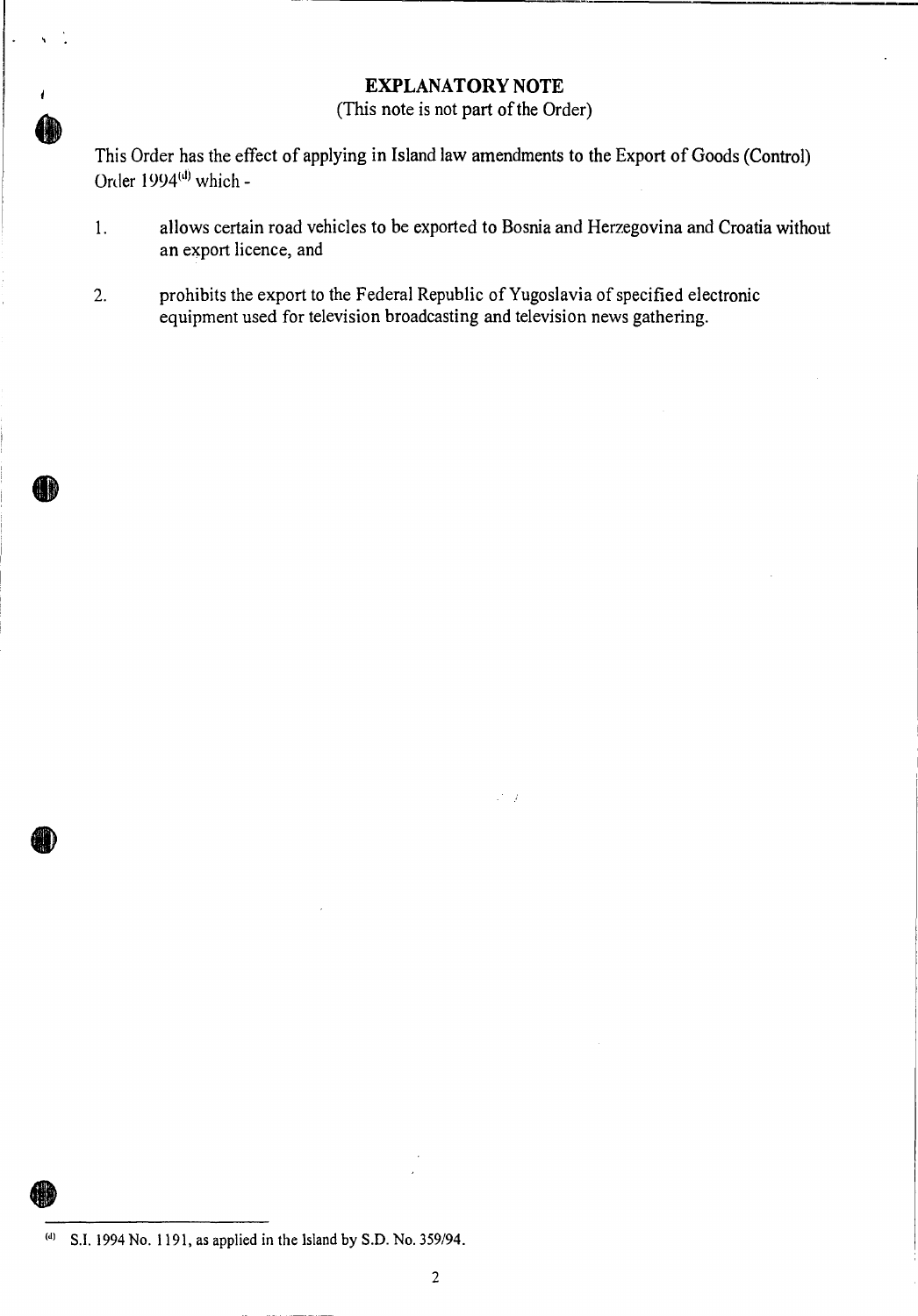## **STATUTORY INSTRUMENTS**

#### **1999 No. 3411**

#### **CUSTOMS AND EXCISE**

The Export of Goods (Control) (Amendment No. 6) Order 1999

*Made 2161December 1999* 

*Coming into force 5th January 2000* 

The Secretary of State, in exercise of powers conferred by section 1 of the Import, Export and Customs Powers (Defence) Act 1939<sup>1</sup> and now vested in him<sup>2</sup>, hereby makes the following Order:

1. (1) This Order may be cited as the Export of Goods (Control) (Amendment No. 6) Order 1999 and shall come into force on 5<sup>th</sup> January 2000.

(2) In this Order, the "principal Order" means the Export of Goods (Control) Order  $1994<sup>3</sup>$ .

 $\overline{2}$ . In Part 1 of Schedule 1 to the principal Order -

> (a) in the heading of Group 3, the words from "Bosnia and Herzegovina" to the word "or" shall be deleted, and

(b) the following new group shall be added after Group 3:

#### "GROUP 4

#### BROADCASTING EQUIPMENT

1. The export of goods specified in this Group is prohibited to any destination in the Federal Republic of Yugoslavia.

Electronic equipment specially designed for television broadcast or television news gathering, as follows, and specially designed components therefor:

- (a) Cameras;
- (b) Transmitters, codecs and transposers;
- (c) Satellite earth stations, and, up- and down-link equipment;

<sup>1939</sup> c.69.

S.I. 1979/1537.

S.I. 1994/1191; the relevant amending Orders are S.I. 1994/2711, 1997/2758 AND 1999/1777.